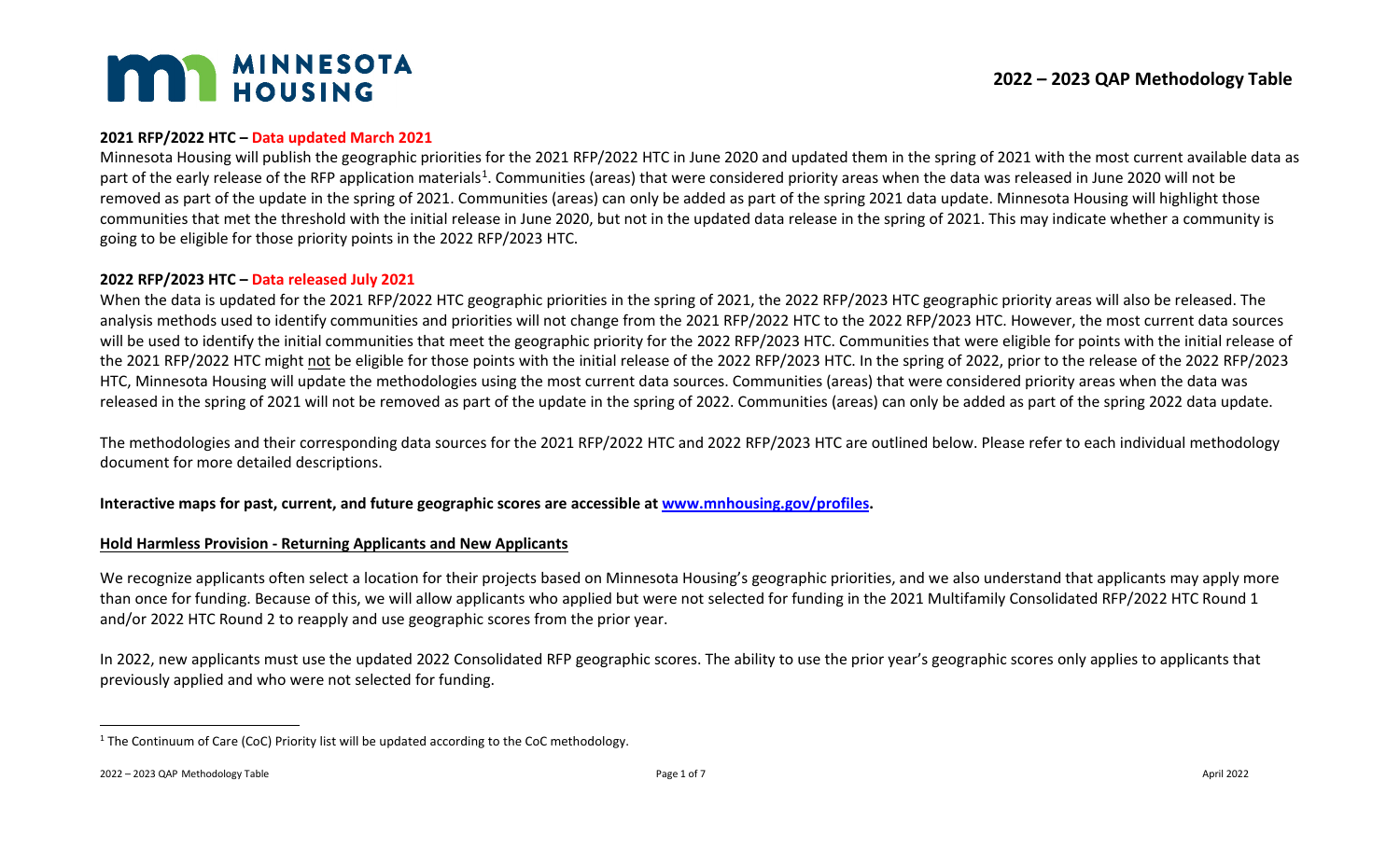| Methodology        | <b>Definition</b>     | <b>Data Sources and Update Schedule</b>            | <b>Annual Review of Eligibility</b>           | <b>Other Notes</b>           |
|--------------------|-----------------------|----------------------------------------------------|-----------------------------------------------|------------------------------|
| <b>Transit and</b> | Access to transit,    | Metro Transit, Minnesota Valley Transit Authority  | * Pay close attention if your community       | Data for demand response     |
| Walkability        | either fixed route or | (MVTA), Duluth Transit Authority, East Grand Forks | met the scoring criteria when the data        | and dial-a-ride transit      |
|                    | demand response.      | Transit, La Crescent Apple Express, Mankato        | was originally published but did not          | services in Greater MN       |
|                    | Located in a walkable | Transit, Moorhead Transit (MATBUS), Rochester      | when the data was updated Spring 2021.        | <b>Rural and Small Urban</b> |
|                    | area with nearby      | Public Transit, Saint Cloud Metro Bus.             | Your project is still eligible to receive the | Areas is accessible on       |
|                    | amenities.            |                                                    | points for the 2021 RFP/2022 HTC, but it      | MnDOT's transit website      |
|                    |                       | 2021 RFP/2022 HTC                                  | may be an early indicator that it may not     | (https://www.dot.state.m     |
|                    |                       | Transit data accessed or obtained from             | meet the criteria for the 2022 RFP/2023       | n.us/transit/riders/index.h  |
|                    |                       | transit authorities January 2020 for 2021          | HTC.                                          | tml                          |
|                    |                       | <b>RFP/2022 HTC.</b>                               |                                               |                              |
|                    |                       | Update Spring 2021 for the 2021 RFP/2022           |                                               |                              |
|                    |                       | HTC.                                               |                                               |                              |
|                    |                       | 2022 RFP/2023 HTC                                  |                                               |                              |
|                    |                       | Transit data accessed or obtained from             |                                               |                              |
|                    |                       | transit authorities Spring 2021 for 2022           |                                               |                              |
|                    |                       | RFP/2023 HTC.                                      |                                               |                              |
|                    |                       | Update Spring 2022 for the 2022 RFP/2023           |                                               |                              |
|                    |                       | HTC.                                               |                                               |                              |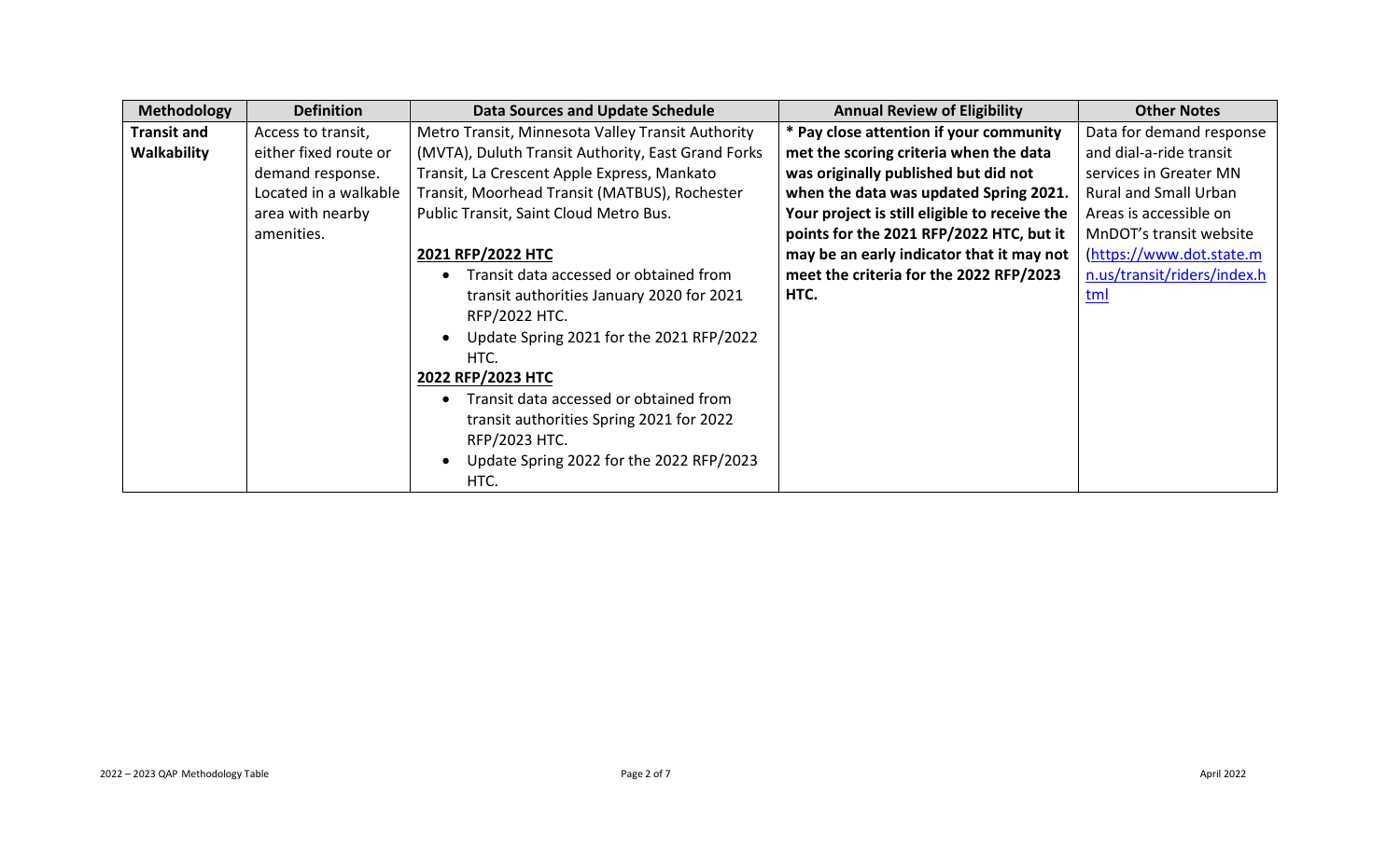| <b>Workforce</b> | Communities that       | Data source for job growth and job centers; MN  | * Pay close attention if your community       | Communities must have       |
|------------------|------------------------|-------------------------------------------------|-----------------------------------------------|-----------------------------|
| <b>Housing</b>   | have experienced job   | Department of Employment and Economic           | met the scoring criteria when the data        | $2,000+$ jobs to be         |
|                  | growth over a 5-year   | Development (DEED) Quarterly Census of          | was originally published but did not          | considered a workforce      |
|                  | period or have a       | <b>Employment and Wages:</b>                    | when the data was updated Spring 2021.        | housing community or        |
|                  | significant portion of | https://mn.gov/deed/data/data-tools/gcew/       | Your project is still eligible to receive the | have an individual          |
|                  | the workforce that     |                                                 | points for the 2021 RFP/2022 HTC, but it      | employer that has had a     |
|                  | travels 30+ miles into | Data source for long commute communities; US    | may be an early indicator that it may not     | net increase of 100+        |
|                  | that community for     | Census Bureau's Longitudinal Employer-Household | meet the criteria for the 2022 RFP/2023       | permanent employees         |
|                  | work.                  | Dynamics (LEHD) program:                        | HTC.                                          | over the past 5-years.      |
|                  |                        | https://lehd.ces.census.gov/data/               |                                               |                             |
|                  |                        |                                                 |                                               | A 5-mile commuteshed        |
|                  |                        | 2021 RFP/2022 HTC                               |                                               | buffer is applied in the 7- |
|                  |                        | Published June 2020 for 2021 RFP/2022           |                                               | <b>County Twin Cities</b>   |
|                  |                        | HTC:                                            |                                               | Metropolitan Area, and a    |
|                  |                        | MN DEED Annual Jobs 2013-2018                   |                                               | 10-mile commuteshed         |
|                  |                        | <b>LEHD 2017</b><br>$\circ$                     |                                               | buffer for Greater MN       |
|                  |                        | Update Spring 2021 for 2021 RFP/2022 HTC:       |                                               | Communities.                |
|                  |                        | MN DEED Annual Jobs 2014-2019                   |                                               |                             |
|                  |                        | <b>LEHD 2018</b><br>$\circ$                     |                                               |                             |
|                  |                        | 2022 RFP/2023 HTC                               |                                               |                             |
|                  |                        | Published Spring 2021 for 2022 RFP/2023         |                                               |                             |
|                  |                        | HTC:                                            |                                               |                             |
|                  |                        | MN DEED Annual Jobs 2014-2019                   |                                               |                             |
|                  |                        | <b>LEHD 2018</b><br>$\circ$                     |                                               |                             |
|                  |                        | Update Spring 2022 for 2022 RFP/2023 HTC:       |                                               |                             |
|                  |                        | MN DEED Annual Jobs 2015-2020                   |                                               |                             |
|                  |                        | <b>LEHD 2019</b><br>$\circ$                     |                                               |                             |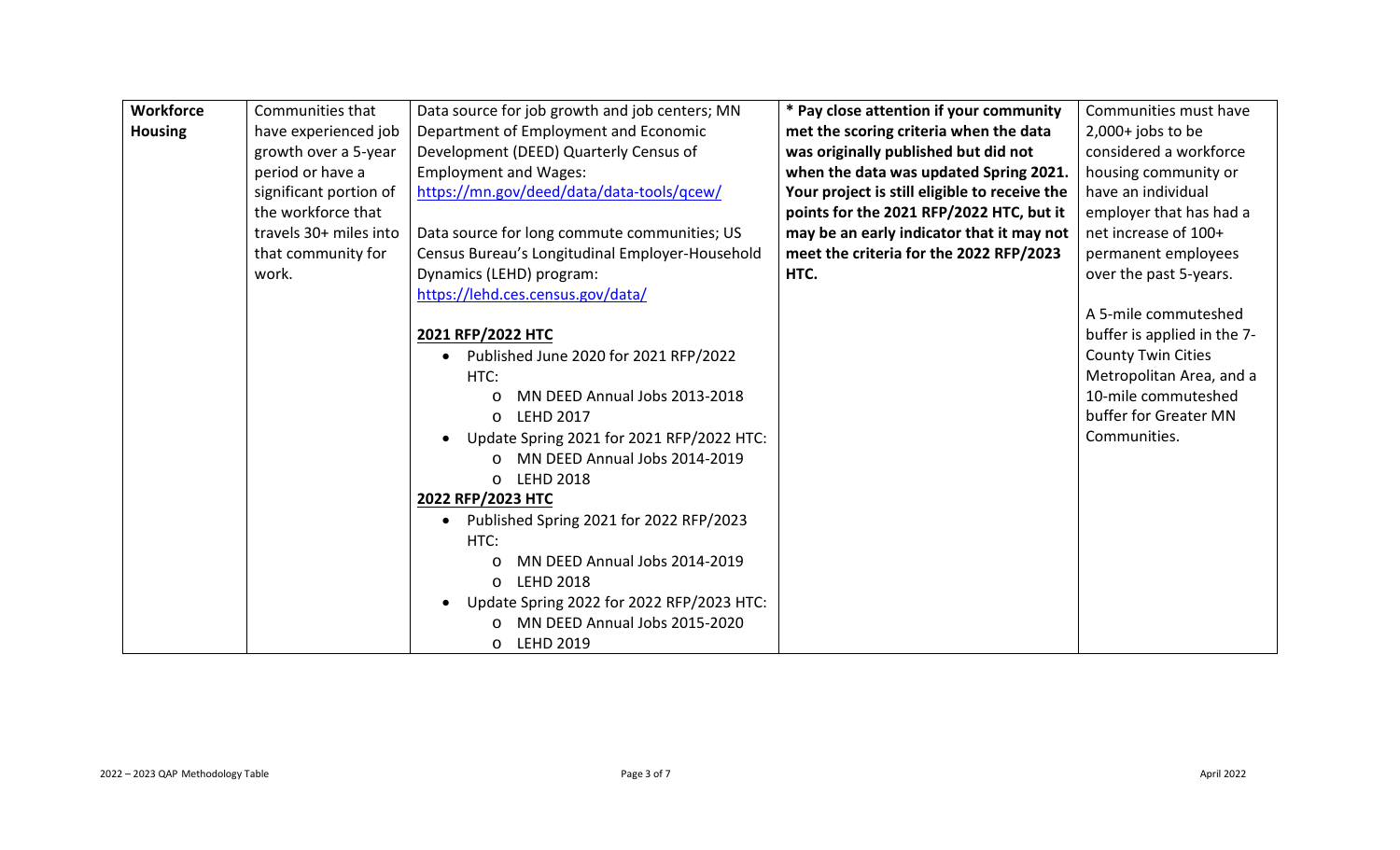| <b>Need for More</b> | Communities with a     | Data source for low share of affordable rental       | *Pay close attention if your community        | Affordable rental is     |
|----------------------|------------------------|------------------------------------------------------|-----------------------------------------------|--------------------------|
| <b>Affordable</b>    | need for more          | housing compared to all housing; HUD                 | met the scoring criteria when the data        | considered rents         |
| <b>Housing</b>       | affordable housing     | <b>Comprehensive Housing Affordability Strategy</b>  | was originally published but did not          | affordable at or below   |
|                      | options either have a  | (CHAS) data:                                         | when the data was updated Spring 2021.        | 50% Area Median Income   |
|                      | low share of           | https://www.huduser.gov/portal/datasets/cp.html      | Your project is still eligible to receive the | $(AMI)$ .                |
|                      | affordable rental      |                                                      | points for the 2021 RFP/2022 HTC, but it      |                          |
|                      | housing compared to    | Data source for large share of renters that are cost | may be an early indicator that it may not     | Cost burdened is 30% or  |
|                      | all housing options in | burdened by their rent; American Community           | meet the criteria for the 2022 RFP/2023       | more of household income |
|                      | a community OR a       | Survey (ACS); data.census.gov                        | HTC.                                          | spent on rent.           |
|                      | large share of renters |                                                      |                                               |                          |
|                      | are cost burdened by   | 2021 RFP/2022 HTC                                    |                                               |                          |
|                      | their rent (30% or     | Published June 2020 for 2021 RFP/2022                |                                               |                          |
|                      | more of household      | HTC:                                                 |                                               |                          |
|                      | income spent on        | HUD CHAS 2012-2016<br>O                              |                                               |                          |
|                      | rent).                 | ACS 2014-2018<br>$\circ$                             |                                               |                          |
|                      |                        | Update Spring 2021 for 2021 RFP/2022 HTC:            |                                               |                          |
|                      |                        | HUD CHAS 2013-2017<br>$\Omega$                       |                                               |                          |
|                      |                        | ACS 2015-2019<br>$\circ$                             |                                               |                          |
|                      |                        | 2022 RFP/2023 HTC                                    |                                               |                          |
|                      |                        | Published Spring 2021 for 2022 RFP/2023              |                                               |                          |
|                      |                        | HTC:                                                 |                                               |                          |
|                      |                        | HUD CHAS 2013-2017                                   |                                               |                          |
|                      |                        | ACS 2015-2019<br>$\circ$                             |                                               |                          |
|                      |                        | Update Spring 2022 for 2022 RFP/2023 HTC:            |                                               |                          |
|                      |                        | HUD CHAS 2014-2018                                   |                                               |                          |
|                      |                        | ACS 2016-2020<br>$\circ$                             |                                               |                          |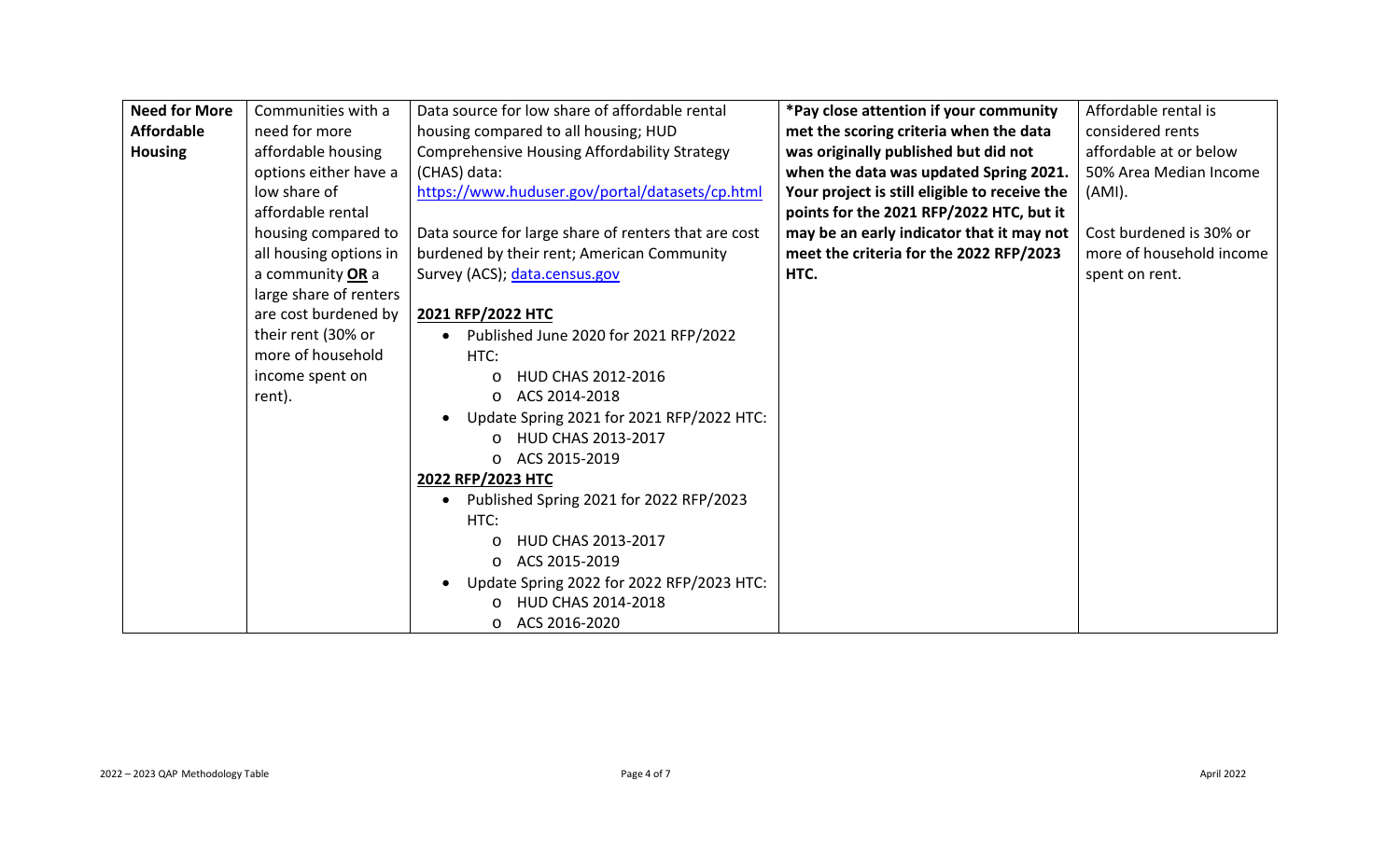| <b>Tribal</b>        | In addition to HUD         | Data source American Community Survey (ACS); | * Pay close attention if your community       | <b>HUD QCT Designation</b> |
|----------------------|----------------------------|----------------------------------------------|-----------------------------------------------|----------------------------|
| Equivalent           | designated QCT's,          | data.census.gov                              | met the scoring criteria when the data        | Algorithm found here:      |
| Qualified            | <b>Tribal Reservations</b> |                                              | was originally published but did not          | https://www.huduser.gov/   |
| <b>Census Tracts</b> | are evaluated              | 2021 RFP/2022 HTC                            | when the data was updated Spring 2021.        | portal/qct/QCT Algorithm   |
| (QCTs)               | whether they meet          | Published June 2020 for 2021 RFP/2022        | Your project is still eligible to receive the | 2020.html                  |
|                      | the same criteria as       | HTC:                                         | points for the 2021 RFP/2022 HTC, but it      |                            |
|                      | HUD QCTs.                  | ACS 2011-2015; ACS 2012-2016; ACS<br>$\circ$ | may be an early indicator that it may not     |                            |
|                      |                            | 2013-2017                                    | meet the criteria for the 2022 RFP/2023       |                            |
|                      |                            | Update Spring 2021 for 2021 RFP/2022 HTC:    | HTC.                                          |                            |
|                      |                            | O ACS 2012-2016; ACS 2013-2017; ACS          |                                               |                            |
|                      |                            | 2014-2018                                    |                                               |                            |
|                      |                            | 2022 RFP/2023 HTC                            |                                               |                            |
|                      |                            | Published Spring 2021 for 2022 RFP/2023      |                                               |                            |
|                      |                            | HTC:                                         |                                               |                            |
|                      |                            | ACS 2012-2016; ACS 2013-2017; ACS<br>$\circ$ |                                               |                            |
|                      |                            | 2014-2018                                    |                                               |                            |
|                      |                            | Update Spring 2022 for 2022 RFP/2023 HTC:    |                                               |                            |
|                      |                            | ACS 2013-2017; ACS 2014-2018; ACS            |                                               |                            |
|                      |                            | 2015-2019                                    |                                               |                            |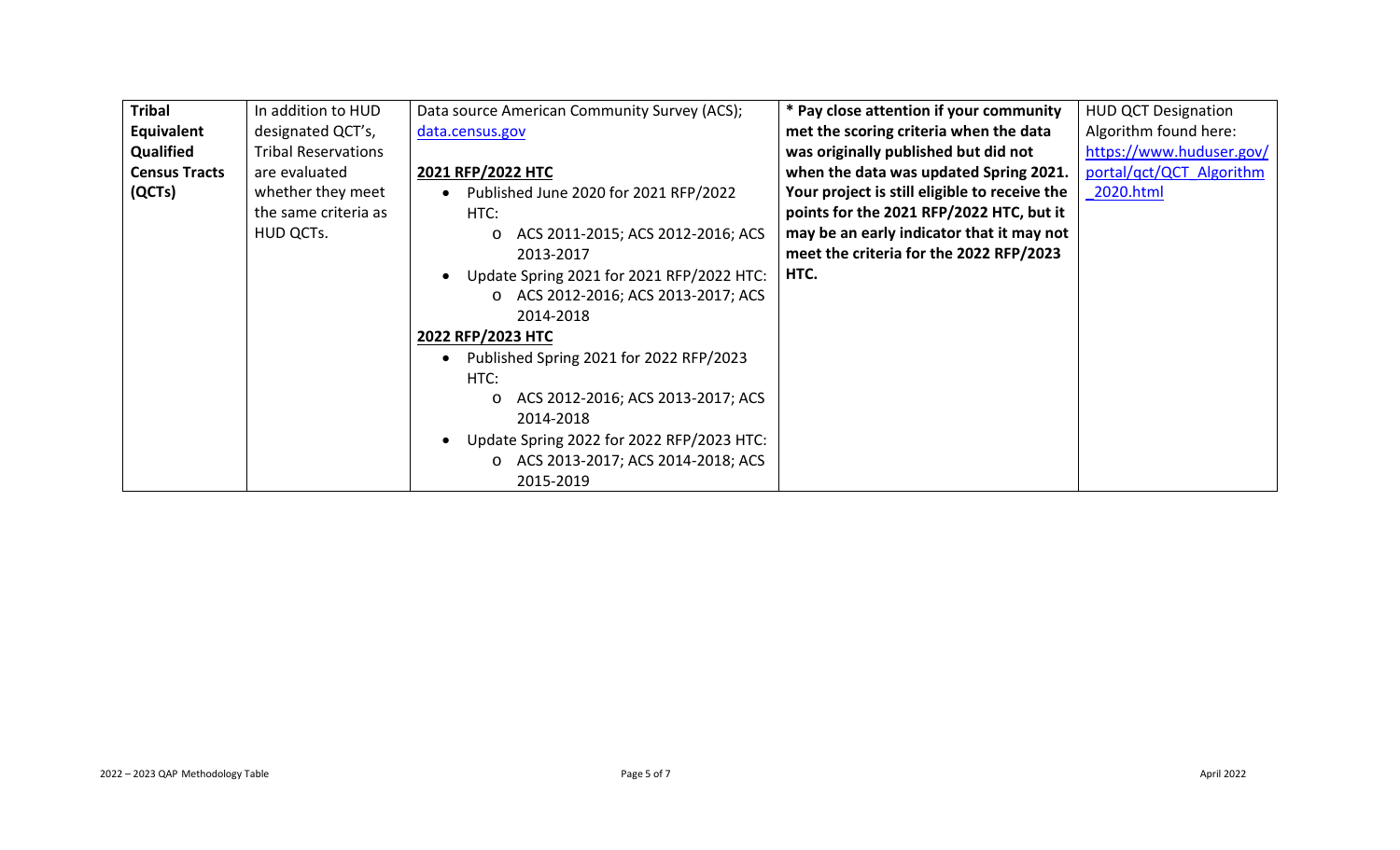| <b>No Multifamily</b> | Cities or townships  | - Consolidated RFP                                 | Data published in June 2020 will remain   | The most recently         |
|-----------------------|----------------------|----------------------------------------------------|-------------------------------------------|---------------------------|
| Awards in the         | that have not        | HTC Round 1<br>$\bullet$                           | unchanged through the 2021 RFP/2022       | awarded RFP/MF Award      |
| Past 5-Years          | received an award in | <b>HTC Round 2</b><br>$\bullet$                    | HTC. Communities will not be added or     | data, but rather will set |
|                       | the past 5-years.    | Any Minnesota Housing deferred funding             | removed.                                  | the cut off one complete  |
|                       |                      | source                                             |                                           | year prior. This allows   |
|                       |                      | Excludes: Projects solely funded by a funding      | Data published in the Spring of 2021 will | communities advance       |
|                       |                      | partner                                            | remain unchanged through the 2022         | notice to determine what  |
|                       |                      | - Pipeline projects with any eligible multifamily  | RFP/2023 HTC. Communities will not be     | communities are/are not   |
|                       |                      | deferred funding source                            | added or removed.                         | included in this scoring  |
|                       |                      | - 4% only HTC projects                             |                                           | criterion.                |
|                       |                      |                                                    |                                           |                           |
|                       |                      | 2021 RFP/2022 HTC                                  |                                           |                           |
|                       |                      | Published June 2020 for 2021 RFP/2022              |                                           |                           |
|                       |                      | HTC:                                               |                                           |                           |
|                       |                      | Selections or commitments from Jan.<br>$\circ$     |                                           |                           |
|                       |                      | 1, 2015 through Dec. 31, 2019                      |                                           |                           |
|                       |                      | 2022 RFP/2023 HTC                                  |                                           |                           |
|                       |                      | Published Spring 2021 for 2022 RFP/2023            |                                           |                           |
|                       |                      | HTC:                                               |                                           |                           |
|                       |                      | Selections or commitments from Jan.<br>$\circ$     |                                           |                           |
|                       |                      | 1, 2016 through Dec. 31, 2020                      |                                           |                           |
| <b>Rural/Tribal</b>   | Areas outside of the | Areas are not subject to change, so data published | No annual review needed. Areas eligible   |                           |
| <b>Designated</b>     | Twin Cities 7-County | in June 2020 will remain the same for the 2021     | for these points are not subject to       |                           |
| <b>Areas</b>          | Metropolitan Area    | RFP/2022 HTC and 2022 RFP/2023 HTC.                | change.                                   |                           |
|                       | and Greater MN       |                                                    |                                           |                           |
|                       | urbanized areas.     |                                                    |                                           |                           |